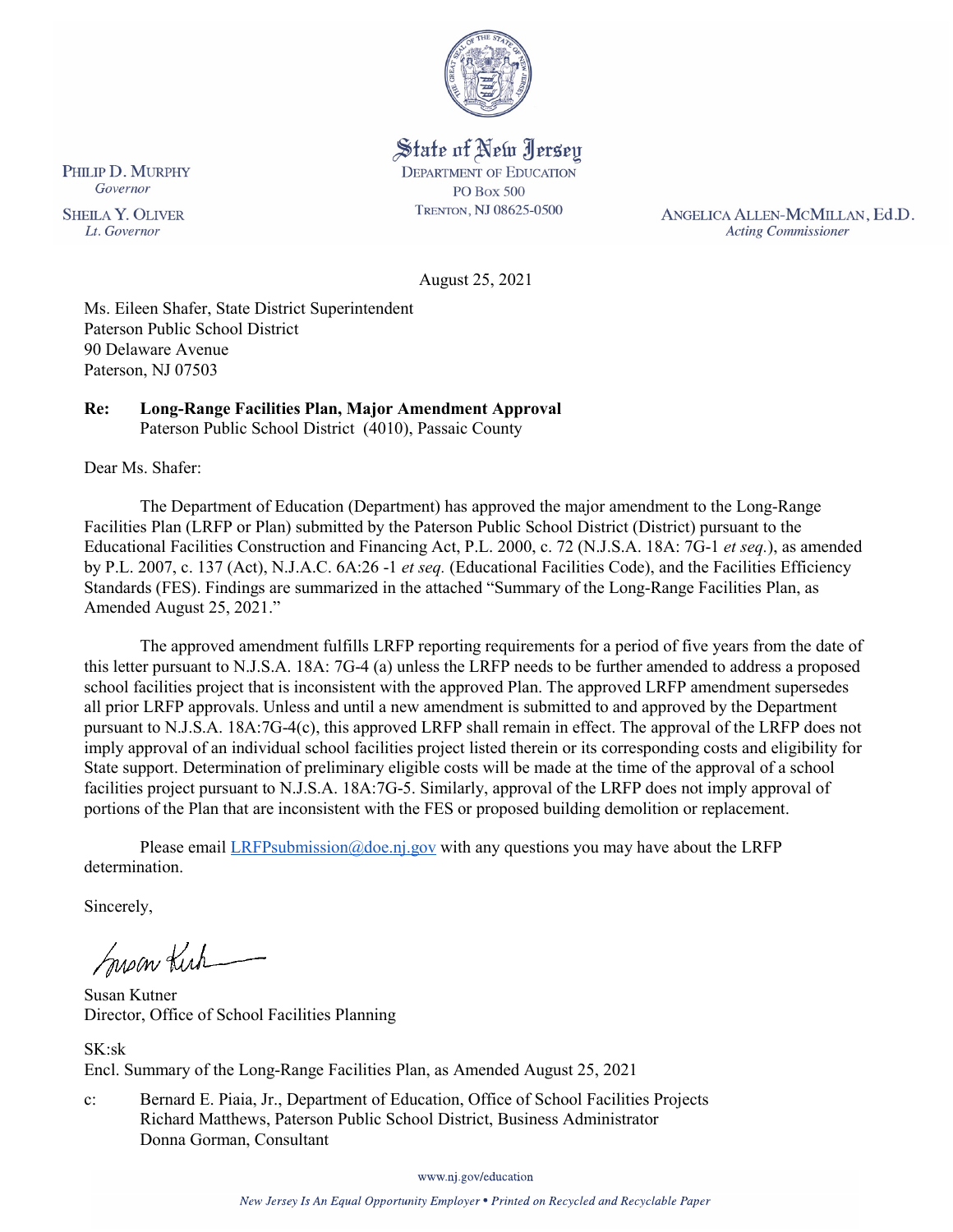# **Paterson Public School District (4010) Summary of the Long-Range Facilities Plan, as Amended August 25, 2021**

The Department of Education (Department) has completed its review of the major amendment to the Long-Range Facilities Plan (LRFP or Plan) submitted by the Paterson Public School District (District) pursuant to the Educational Facilities Construction and Financing Act, P.L. 2000, c. 72 (N.J.S.A. 18A: 7G-1 *et seq.*), as amended by P.L. 2007, c. 137 (Act), N.J.A.C. 6A:26-1 et seq. (Educational Facilities Code), and the Facilities Efficiency Standards (FES).

The following provides a summary of the District's approved amended LRFP. The summary is based on the standards set forth in the Act, the Educational Facilities Code, the FES, District-reported information in the Department's LRFP reporting system, and supporting documentation. The referenced reports in *italic* text are standard reports available on the Department's LRFP website.

## **1. Inventory Overview**

The District is classified as a SDA District for funding purposes. It provides services for students in grades PK-12.

The District identified existing and proposed schools, sites, buildings, rooms, and site amenities in its LRFP. Table 1 lists the number of existing and proposed district schools, sites, and buildings. Detailed information can be found in the *School Asset Inventory Report* and the *Site Asset Inventory Report.*

**As directed by the Department, school facilities projects that have received initial approval by the Department and have been approved by the voters, if applicable, are represented as "existing" in the LRFP.** Approved projects that include new construction and/or the reconfiguration/reassignment of existing program space are as follows: Taub Middle School at Union Avenue (301).

| Category                                     | <b>Existing</b> | <b>Proposed</b> |
|----------------------------------------------|-----------------|-----------------|
| Number of Schools (assigned DOE school code) |                 |                 |
| Number of School Buildings <sup>1</sup>      | 50              | 49              |
| Number of Non-School Buildings <sup>2</sup>  |                 |                 |
| Number of Vacant Buildings                   |                 |                 |
| Number of Sites                              |                 | 4۶              |

## **Table 1: Number of Schools, School Buildings, and Sites**

Based on the existing facilities inventory submitted by the District:

- Schools using leased buildings (short or long-term): STARS Academy (025), School 36 Hamilton (043), School 29 (311), School of Health Science (004),
- Schools using temporary classroom units (TCUs), excluding TCUs supporting construction: School 3 (311), School of STEM at JFK (304)
- Vacant/unassigned school buildings: Former School 14

 $\overline{a}$ 

<span id="page-1-1"></span><span id="page-1-0"></span>*<sup>1</sup>* Includes district-owned buildings and long-term leases serving students in district-operated programs

<sup>&</sup>lt;sup>2</sup> Includes occupied district-owned buildings not associated with a school, such as administrative buildings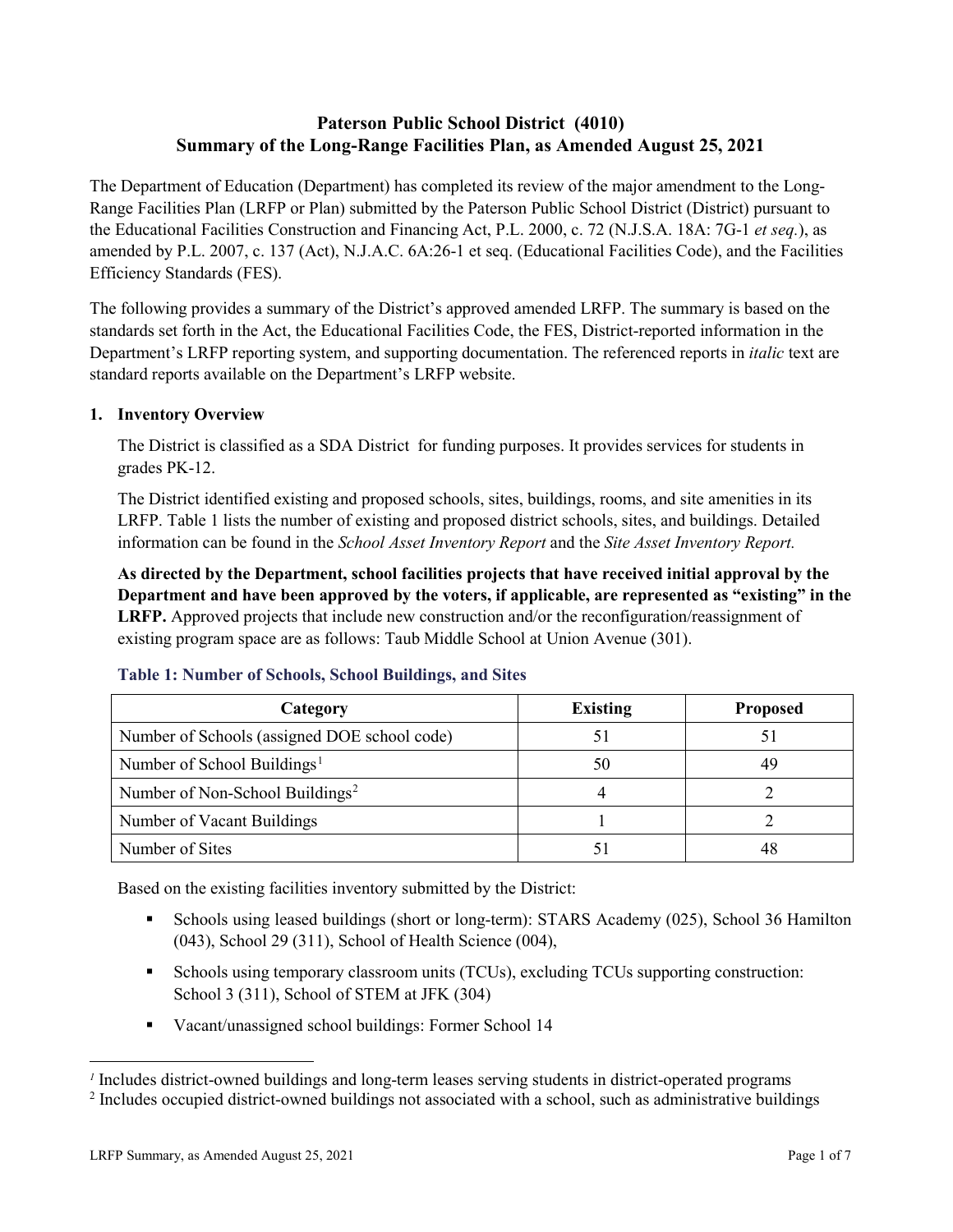Findings:

The Department has determined that the proposed inventory is adequate for approval of the District's LRFP amendment. However, the LRFP determination does not imply approval of an individual school facilities project listed within the LRFP; the District must submit individual project applications for project approval.

## **2. District Enrollments**

The District determined the number of students, or "proposed enrollments," to be accommodated for LRFP planning purposes on a district-wide basis and in each school.

The Department minimally requires the submission of a standard cohort-survival projection using historic enrollment data from the Application for School State Aid (ASSA) or NJ Smart. The cohort-survival method projection method forecasts future students based upon the survival of the existing student population as it moves from grade to grade. A survival ratio of less than 1.00 indicates a loss of students, while a survival ratio of more than 1.00 indicates the class size is increasing. For example, if a survival ratio tracking first to second grade is computed to be 1.05, the grade size is increasing by 5% from one year to the next. The cohort-survival projection methodology works well for communities with stable demographic conditions. Atypical events impacting housing or enrollments, such as an economic downturn that halts new housing construction or the opening of a charter or private school, typically makes a cohort-survival projection less reliable.

**Proposed enrollments are based on a modified cohort-survival enrollment projection.** (2020-21 enrollments atypically declined due to pandemic.) Adequate supporting documentation was submitted to the Department to justify the proposed enrollments. Table 2 provides a comparison of existing and projected enrollments. All totals include special education students.

|                              | 2019-20 Enrollments        | <b>District Proposed Enrollments</b> |
|------------------------------|----------------------------|--------------------------------------|
| <b>Grades</b>                | $(2020-21$ atypically low) | 2024-25                              |
| PK (excl. private providers) | 1,059                      | 1,049                                |
| Grades K to 5                | 11,404                     | 11,032                               |
| Grades 6 to 8                | 4,922                      | 5,528                                |
| Grades 9 to 12               | 6,150                      | 6,882                                |
| <b>Totals PK to 12</b>       | 24,535                     | 24,491                               |

## **Table 2: Enrollments**

Findings:

The Department has determined the District's proposed enrollments to be acceptable for approval of the District's LRFP amendment. The Department will require a current enrollment projection at the time an application for a school facilities project is submitted incorporating the District's most recent enrollments in order to verify that the LRFP's planned capacity is appropriate for the updated enrollments.

## **3. District Practices Capacity**

Based on information provided in the room inventories, District Practices Capacity was calculated for each school building to determine whether adequate capacity is proposed for the projected enrollments based on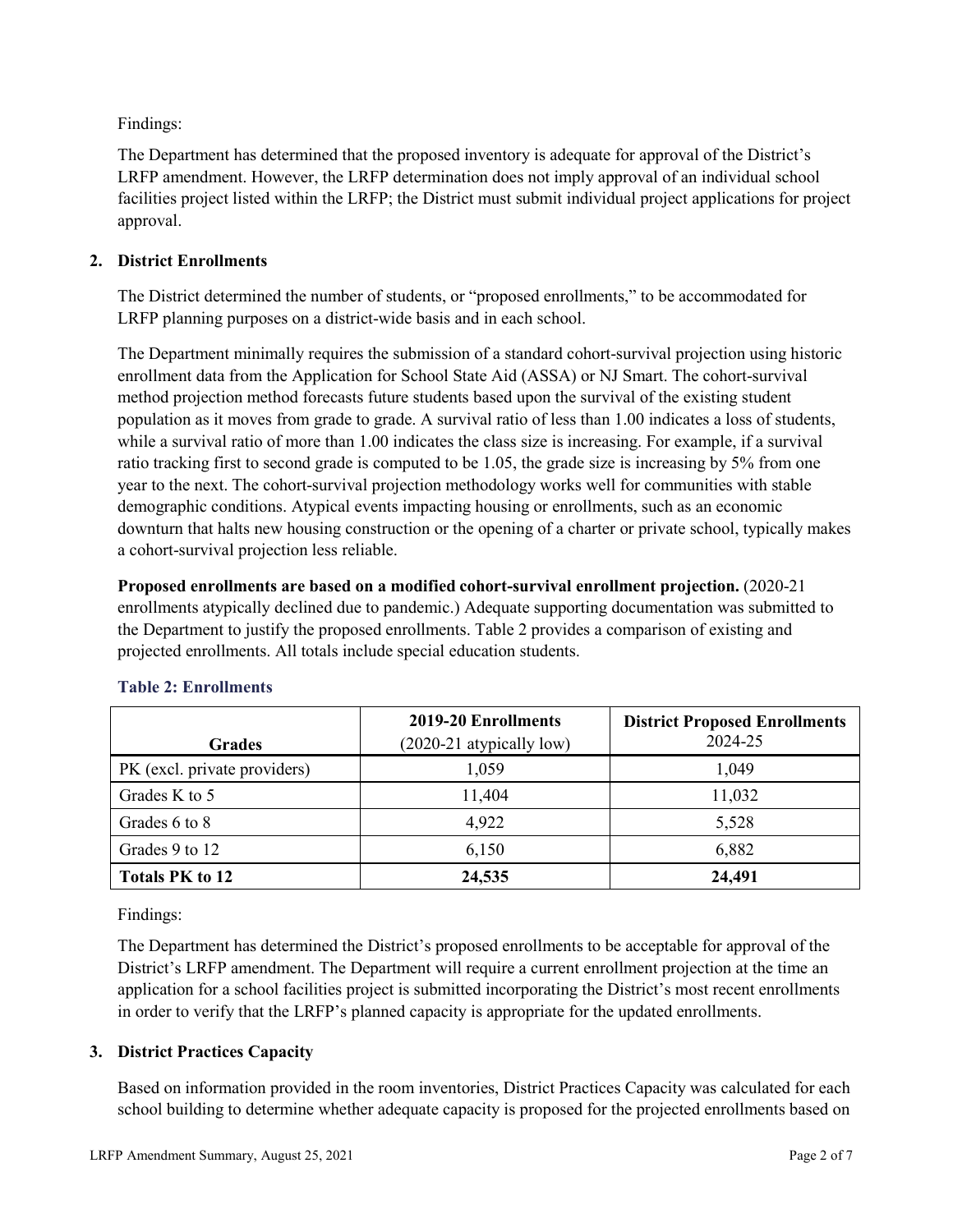district scheduling and class size practices. The capacity totals assume instructional buildings can be fully utilized regardless of school sending areas, transportation, and other operational issues. The calculations only consider district-owned buildings and long-term leases; short term leases and temporary buildings are excluded. **A capacity utilization factor of 90% for classrooms serving grades K-8 and 85% for classrooms serving grades 9-12 is applied in accordance with the FES.** No capacity utilization factor is applied to preschool classrooms.

In certain cases, districts may achieve adequate District Practices Capacity to accommodate enrollments but provide inadequate square feet per student in accordance with the FES, resulting in educational adequacy issues and "Unhoused Students." Unhoused students are considered in the "Functional Capacity" calculations used to determine potential State support for school facilities projects and are analyzed in Section 4.

Table 3 provides a summary of proposed enrollments and existing and proposed District-wide capacities. Detailed information can be found in the LRFP website reports titled *FES and District Practices Capacity Report, Existing Rooms Inventory Report, and Proposed Rooms Inventory Report.*

| <b>Grades</b>              | <b>Proposed</b><br><b>Enrollments</b> | <b>Existing</b><br><b>District</b><br><b>Practices</b><br>Capacity | <b>Existing</b><br>Deviation* | <b>Proposed</b><br><b>District</b><br><b>Practices</b><br>Capacity | <b>Proposed</b><br>Deviation* |
|----------------------------|---------------------------------------|--------------------------------------------------------------------|-------------------------------|--------------------------------------------------------------------|-------------------------------|
| Elementary ( $PK$ to 5)    | 12,081                                | 10,626.62                                                          | $-1,454.38$                   | 12,473.88                                                          | 392.88                        |
| Middle $(6 \text{ to } 8)$ | 5,528                                 | 6,237.23                                                           | 709.23                        | 5,704.03                                                           | 176.03                        |
| High $(9 \text{ to } 12)$  | 6,882                                 | 5,687.65                                                           | $-1,194.35$                   | 6,890.40                                                           | 8.40                          |
| <b>District Totals</b>     | 24,491                                | 22,551.49                                                          | $-1,939.51$                   | 25,068.30                                                          | 577.30                        |

## **Table 3: District Practices Capacity Analysis**

*\* Positive numbers signify surplus capacity; negative numbers signify inadequate capacity. Negative values for District Practices capacity are acceptable for approval if proposed enrollments do not exceed 100% capacity utilization.*

Considerations:

- Based on the proposed enrollments and existing room inventories, the District is projected to have inadequate capacity for the following grade groups, assuming all school buildings can be fully utilized: PK-5, 9-12
- Adequate justification has been provided by the District if the proposed capacity for a school significantly deviates from the proposed enrollments. Generally, surplus capacity is acceptable for LRFP approval if additional capacity is not proposed through new construction.

## Findings:

The Department has determined that proposed District capacity, in accordance with the proposed enrollments, is adequate for approval of the District's LRFP amendment. The Department will require a current enrollment projection at the time an application for a school facilities project is submitted, incorporating the District's most recent Fall Enrollment Report, in order to verify that the LRFP's planned capacity meets the District's updated enrollments.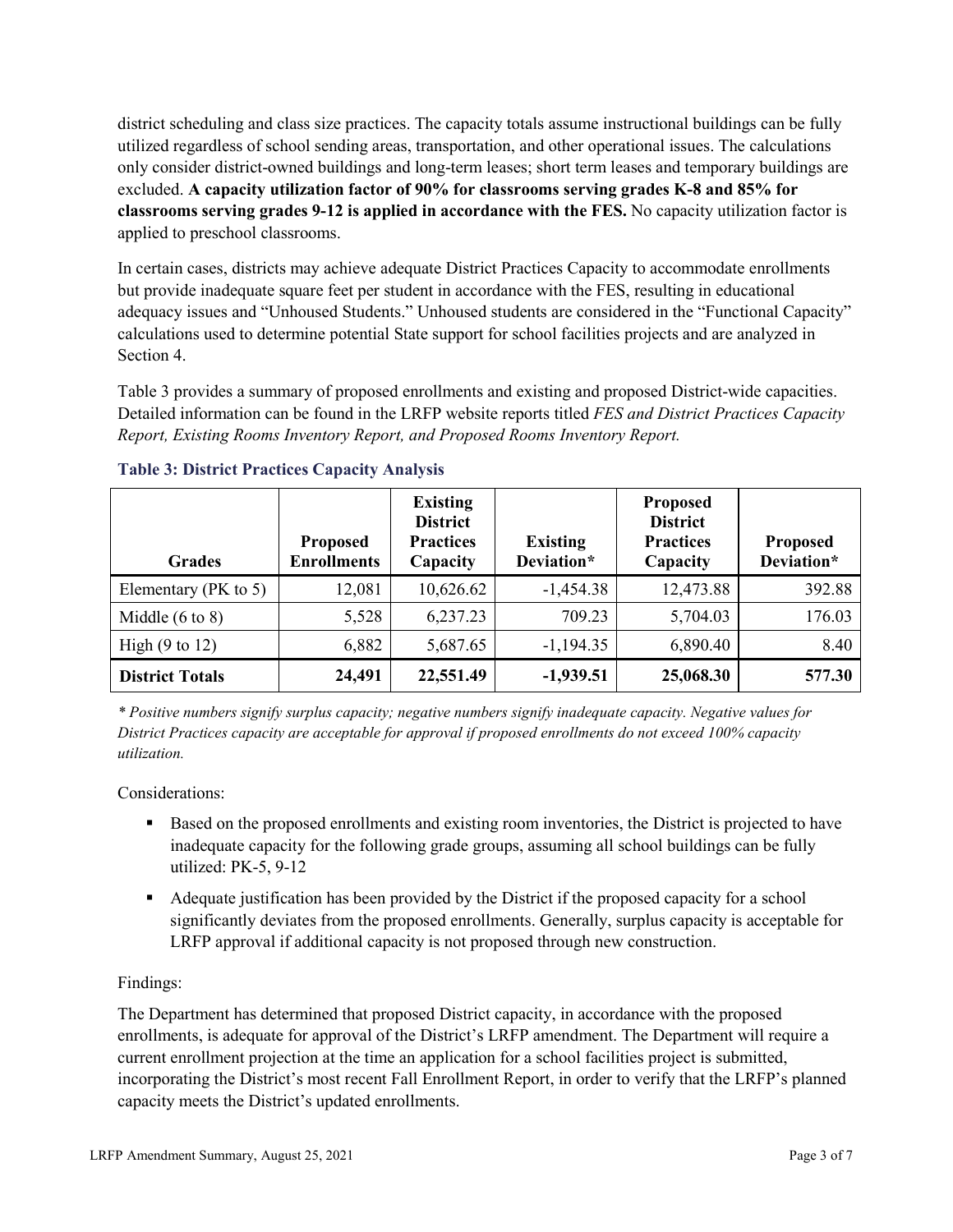## **4. New Construction Funding Eligibility**

*Functional Capacity* was calculated and compared to the proposed enrollments to provide a **preliminary estimate** of Unhoused Students and new construction funding eligibility. **A final determination will be made at the time of project application approval.**

*Functional Capacity* is the adjusted gross square footage of a school building *(total gross square feet minus excluded space)* divided by the minimum area allowance per full-time equivalent student for the grade level contained therein. *Unhoused Students* is the number of students projected to be enrolled in the District that exceeds the Functional Capacity of the District's schools pursuant to N.J.A.C. 6A:26-2.2(c). *Excluded Square Feet* includes (1) square footage exceeding the FES for any pre-kindergarten, kindergarten, general education, or self-contained special education classroom; (2) grossing factor square footage *(corridors, stairs, mechanical rooms, etc.)* that exceeds the FES allowance, and (3) square feet proposed to be demolished or discontinued from use. Excluded square feet may be revised during the review process for individual school facilities projects.

Table 4 provides a preliminary assessment of the Functional Capacity, Unhoused Students, and Estimated Maximum Approved Area for Unhoused Students for each FES grade group. The calculations exclude temporary facilities and short-term leased buildings. School buildings proposed for whole or partial demolition or reassignment to a non-school use are excluded from the calculations pending project application review. If a building is proposed to be reassigned to a different school, the square footage is applied to the proposed grades after reassignment. Buildings that are not assigned to a school are excluded from the calculations. In addition, only preschool students eligible for state funding (former ECPA students) are included. Detailed information concerning the calculations can be found in the *Functional Capacity and Unhoused Students Report* and the *Excluded Square Footage Report.*

| Category                                     | $PK/K$ to 5 | 6 to 8    | 9 to 12    | <b>Total</b> |
|----------------------------------------------|-------------|-----------|------------|--------------|
| Eligible PK /K-12 Proposed Enrollments       | 12,081      | 5,528     | 6,882      |              |
| FES Area Allowance (SF/student)              | 125.00      | 134.00    | 151.00     |              |
| <b>Prior to Completion of Proposed Work:</b> |             |           |            |              |
| <b>Existing Gross Square Feet</b>            | 1,800,517   | 895,477   | 785,526    | 3,481,519    |
| <b>Adjusted Gross Square Feet</b>            | 1,173,064   | 647,758   | 651,157    | 2,471,979    |
| <b>Adjusted Functional Capacity</b>          | 9,384.51    | 4,944.28  | 4,312.30   |              |
| <b>Unhoused Students</b>                     | 2,696.49    | 583.72    | 2,569.70   |              |
| Est. Max. Area for Unhoused Students         | 337,061.00  | 78,217.86 | 388,024.61 |              |
| <b>After Completion of Proposed Work:</b>    |             |           |            |              |
| Gross Square Feet                            | 2,285,196   | 1,016,092 | 1,028,261  | 4,329,549    |
| New Gross Square Feet                        | 814,952     | 229,758   | 159,105    | 1,203,815    |
| <b>Adjusted Gross Square Feet</b>            | 1,988,016   | 877,516   | 810,262    | 3,675,794    |
| <b>Functional Capacity</b>                   | 15,904.13   | 6,737.21  | 5,365.98   |              |
| <b>Unhoused Students after Construction</b>  | 0.00        | 0.00      | 1,516.02   |              |
| Est. Max. Area Remaining                     | 0.00        | 0.00      | 228,919.61 |              |

#### **Table 4: Estimated Maximum Approved Area for Unhoused Students**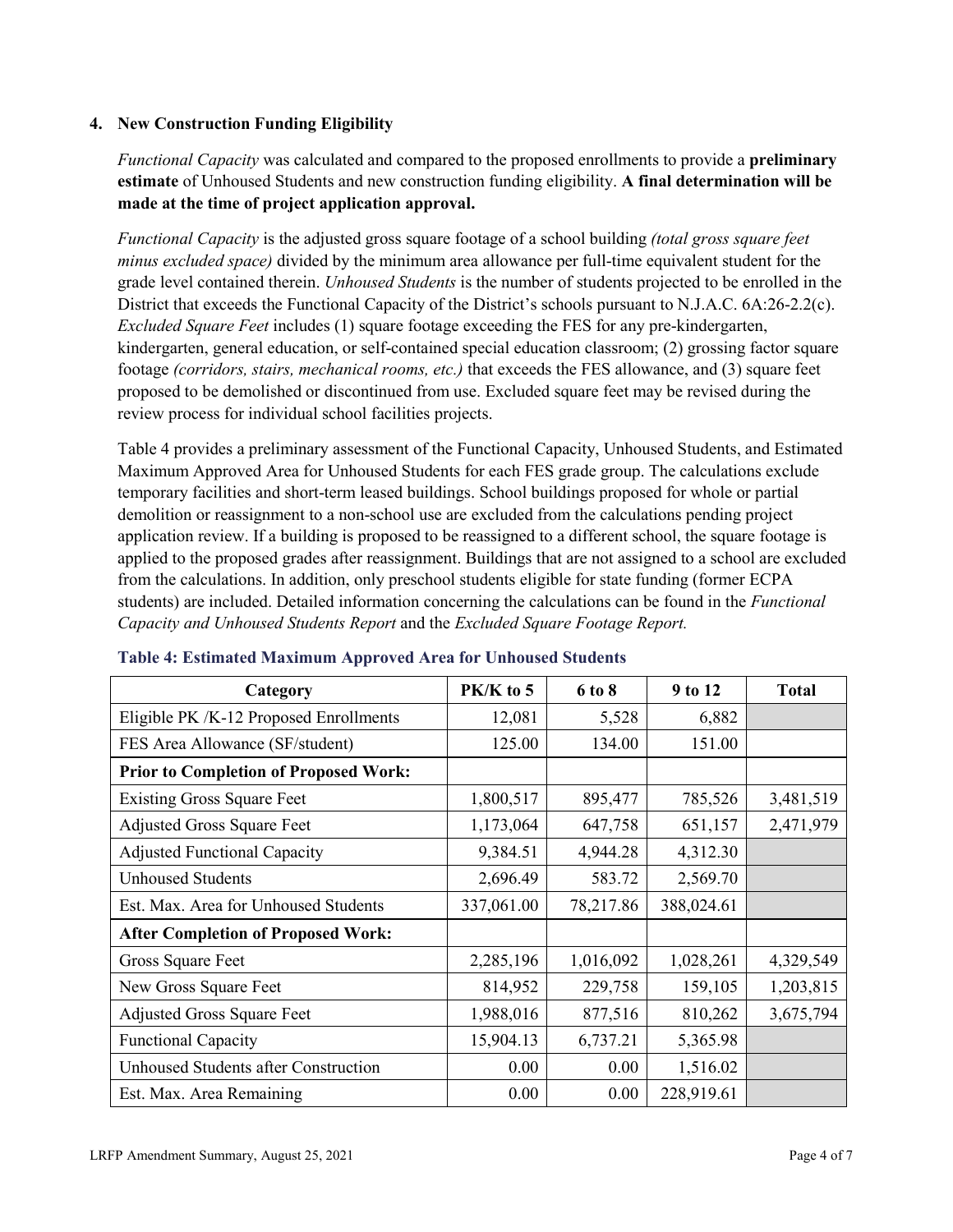Facilities used for non-instructional or non-educational purposes are ineligible for State support under the Act. However, projects for such facilities shall be reviewed by the Department to determine whether they are consistent with the District's LRFP and whether the facility, if it is to house students (full or part time) conforms to educational adequacy requirements. These projects shall conform to all applicable statutes and regulations.

Estimated costs represented in the LRFP by the District are for capital planning purposes only. The estimates are not intended to represent preliminary eligible costs or final eligible costs of approved school facilities projects.

Considerations:

- The District has approved projects pending completion, as noted in Section 1, that impact the Functional Capacity calculations.
- **The Functional Capacity calculations** *exclude* square feet proposed for demolition or discontinuation for the following FES grade groups and school buildings pending a feasibility study and project review: PK-5, 6-8, 9-12.
- Based on the preliminary assessment, the District has Unhoused Students prior to the completion of proposed work for the following FES grade groups: PK-5, 6-8, 9-2.
- New construction is proposed for the following FES grade groups: PK-5, 6-8, 9-12.
- Proposed new construction exceeds the estimated maximum area allowance for Unhoused Students prior to the completion of the proposed work for the following grade groups: PK-5, 6-8.
- The District, based on the preliminary LRFP assessment, will have Unhoused Students after completion of the proposed LRFP work. If the District is projected to have Unhoused Students, adequate justification has been provided to confirm educational adequacy in accordance with Section 6 of this determination.

## Findings:

Functional Capacity and Unhoused Students calculated in the LRFP are preliminary estimates. Preliminary Eligible Costs (PEC) and Final Eligible Costs (FEC) will be included in the review process for specific school facilities projects. A feasibility study undertaken by the District is required if building demolition or replacement is proposed per N.J.A.C. 6A:26-2.3(b)(10).

## **5. Proposed Work**

The District assessed program space, capacity, and physical plant deficiencies to determine corrective actions. Capital maintenance, or *"system actions,"* address physical plant deficiencies due to operational, building code, and /or life cycle issues. Inventory changes, or *"inventory actions,*" add, alter, or eliminate sites, site amenities, buildings, and/or rooms.

The Act (N.J.S.A. 18A:7G-7b) provides that all school facilities shall be deemed suitable for rehabilitation unless a pre-construction evaluation undertaken by the District demonstrates to the satisfaction of the Commissioner that the structure might pose a risk to the safety of the occupants even after rehabilitation or that rehabilitation is not cost-effective. Pursuant to N.J.A.C. 6A:26-2.3(b)(10), the Commissioner may identify school facilities for which new construction is proposed in lieu of rehabilitation for which it appears from the information presented that new construction is justified, provided, however, that for such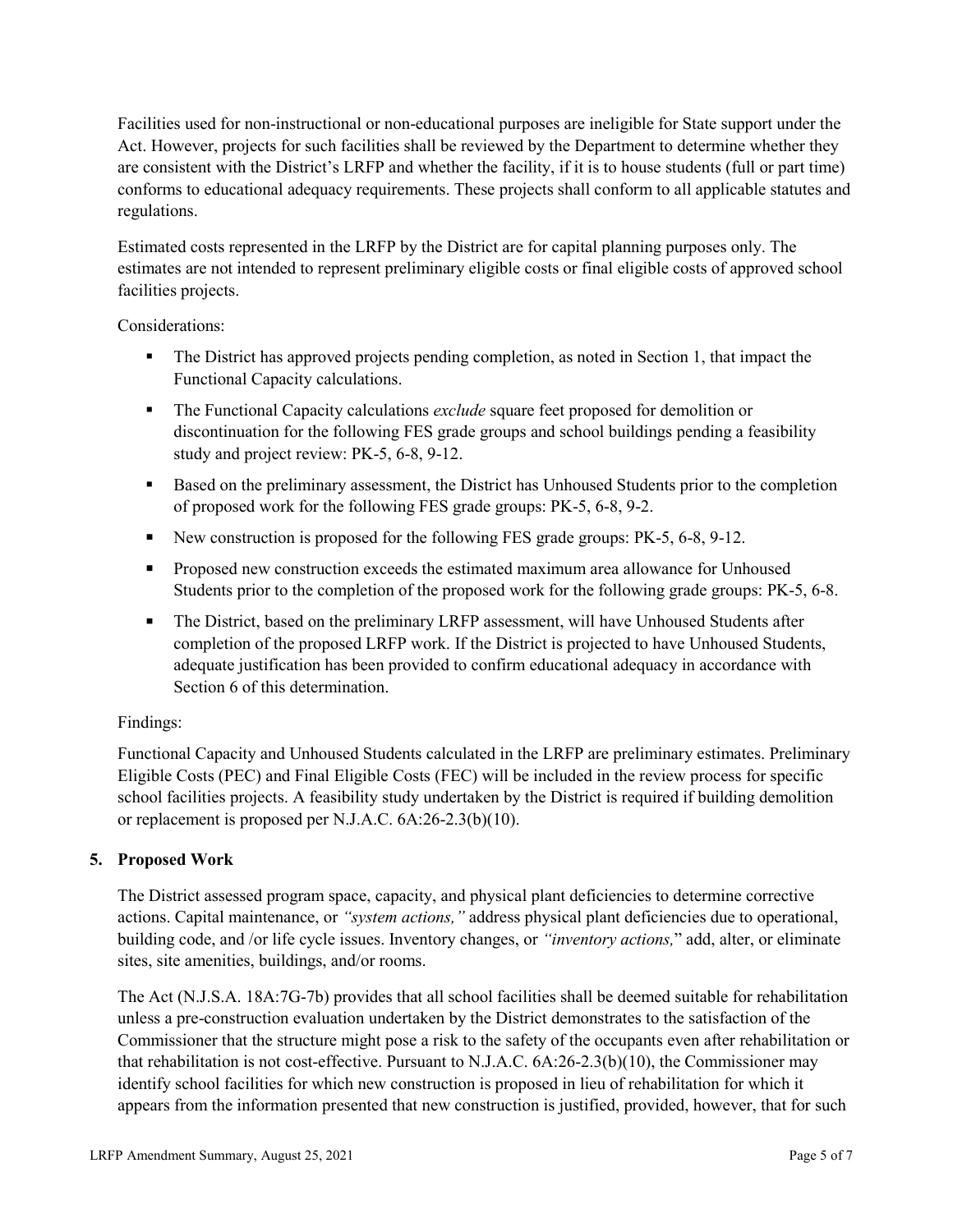school facilities so identified, the District must submit a feasibility study as part of the application for the specific school facilities project. The cost of each proposed building replacement is compared to the cost of additions or rehabilitation required to eliminate health and safety deficiencies and to achieve the District's programmatic model.

Table 5 lists the scope of work proposed for each school based on the building(s) serving their student population. Proposed inventory changes are described in the LRFP website reports titled *"School Asset Inventory Report and "Proposed Room Inventory Report."* Information concerning proposed systems work, or capital maintenance can be found in the "LRFP Systems Action Summary Report."

With the completion of the proposed work, the following schools are proposed to be eliminated: Newcomers (150), STARS Academy (025); the following schools are proposed to be added: New ECC, High School at Former Paterson Catholic.

| <b>Proposed Scope of Work</b>                                                                  | <b>Applicable Schools</b>                                                                                                                                                                                                                                                                                                                                                                         |
|------------------------------------------------------------------------------------------------|---------------------------------------------------------------------------------------------------------------------------------------------------------------------------------------------------------------------------------------------------------------------------------------------------------------------------------------------------------------------------------------------------|
| <b>Renovation only</b> (no new construction)                                                   |                                                                                                                                                                                                                                                                                                                                                                                                   |
| System actions only (no inventory actions)                                                     | Adult and Continuing Education (010),<br>Awadallah (313), International HS (035)<br>School 1 (050), School of Earth and Space<br>Science (005)                                                                                                                                                                                                                                                    |
| Existing inventory actions only (no systems actions)                                           | High School at Former Paterson Catholic,                                                                                                                                                                                                                                                                                                                                                          |
| Systems and inventory changes                                                                  | Dale Avenue (045), School 30 MLK (312),<br>School 9 Riley (130), JFK Academies (304,<br>305, 306, 307), Eastside Academies (001,<br>002, 003                                                                                                                                                                                                                                                      |
| <b>New construction</b>                                                                        |                                                                                                                                                                                                                                                                                                                                                                                                   |
| Building addition only (no systems actions)                                                    | n/a                                                                                                                                                                                                                                                                                                                                                                                               |
| Renovation and building addition (system, existing<br>inventory, and new construction actions) | Landoli ECC (302), Clemente (315); Parks<br>School of Fine and Performing Arts (020),<br>School 10 (140), School 12 (160), School 13<br>(170), School 15 (190), School 18 (220),<br>School 2 (060), School 21 (250), School 25<br>(280), School 26 (290), School 27 (300),<br>School 28 (310), School 4 Napier (080),<br>School 5 (090), School 7 (110), School 8<br>$(120)$ , Lautenberg $(100)$ |
| New building on existing site                                                                  | School 33 Kilpatrick (047), Weir (325),<br>School 19 (230), School 20 (240), School 24<br>(270), School 3 (070), Urban Leadership<br>Academy (303)                                                                                                                                                                                                                                                |
| New building on new or expanded site                                                           | School 36 Hamilton (043), New ECC.<br>School 29 (311), School of Health Science<br>(004), School of Earth and Space Science<br>(005)                                                                                                                                                                                                                                                              |

#### **Table 5: School Building Scope of Work**